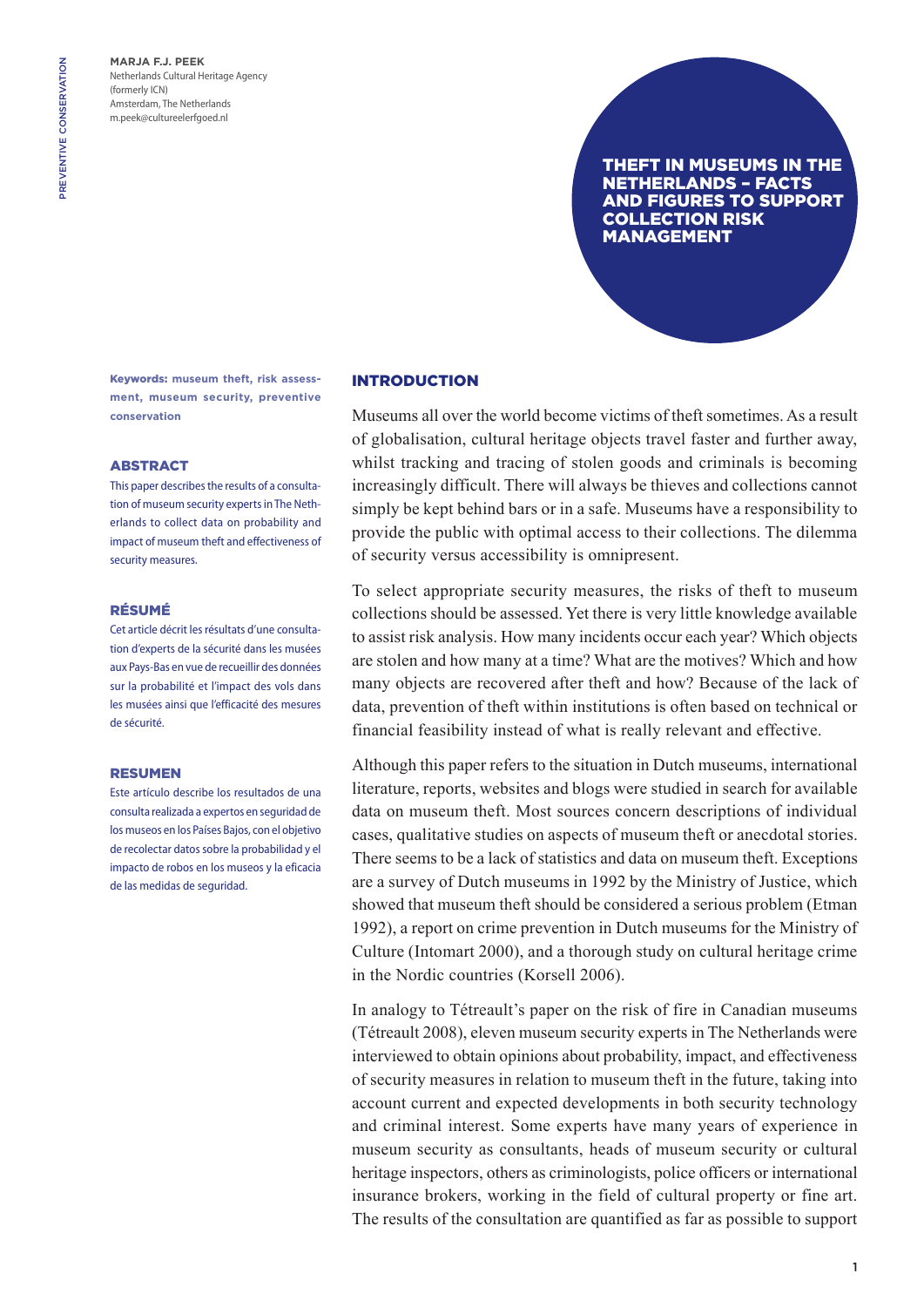risk scenarios with data on probability and impact of theft in relation to the presence or lack of security measures. In 2011, the approximately 800 Dutch museums will receive an extensive questionnaire on theft incidents in the past five years. Expert predictions will then be combined with data on occurrence in the past. Together they should provide better insight into the risk of theft.

## Probability – how often?

The experts estimate that theft incidents in museums in the Netherlands occur on average once to twice per year per individual museum (although some say once per seven years and five times per year). The probability of internal theft, by own staff, might be ten times as high as that of external theft. Probability of theft decreases rapidly from small objects (large probability), to medium size (can be carried by one person), to large objects (require a team, small probability). These numbers are higher than those from earlier studies which stated that 20 percent of 224 Dutch museums had one or two thefts from exhibitions in a five year period, 5 percent had 3–5 incidents and 2 percent had 6–10 incidents (Etman 1992). This averages to one incident every 1–5 year. The other Dutch study showed that 15 percent of 227 museums had thefts from exhibitions in one year, averaging to one incident per seven years per museum (Intomart 2000). Roughly 10 percent of Nordic museums and libraries had lost objects each year in the previous three years (Korsell 2006). It is believed that the higher numbers that experts provide are closer to the truth, as museums tend to be more hesitant to admit security failures.

# **Type of theft**

Theft is used as a generic term for various intentional acts that lead to the loss of objects. For this study they were subdivided into eight types (see Table 1). Burglary is forced entry by outsiders into a building for the purpose of committing an offence (breaking and entering). Unauthorised access or intrusion is without force. Shut-in or lock-in is performed by entering during opening hours and staying behind until after closure. Internal theft refers to insiders, such as museum staff or volunteers with access to collections, committing theft. Opportunistic theft is an unpremeditated act by individuals who grab the opportunity to steal an object (opportunity makes the thief). Armed robbery (heist or hold-up) is a premeditated act that involves violence and fear. Hit and run is a bold entry and action with immediate exit to avoid capture. Silently planned refers to a theft that is carefully planned, involving several preparatory visits and executed during opening hours. Given the estimated average of 1–2 thefts per institution per year, the probability of each of these types is given in Table 1 as 'high', which means equal to the general average; 'medium', which will be once every two to five years; and 'low', which means less than once every five years. Internal theft is by far the most probable, followed by opportunistic theft. Shut-in is the least likely to occur.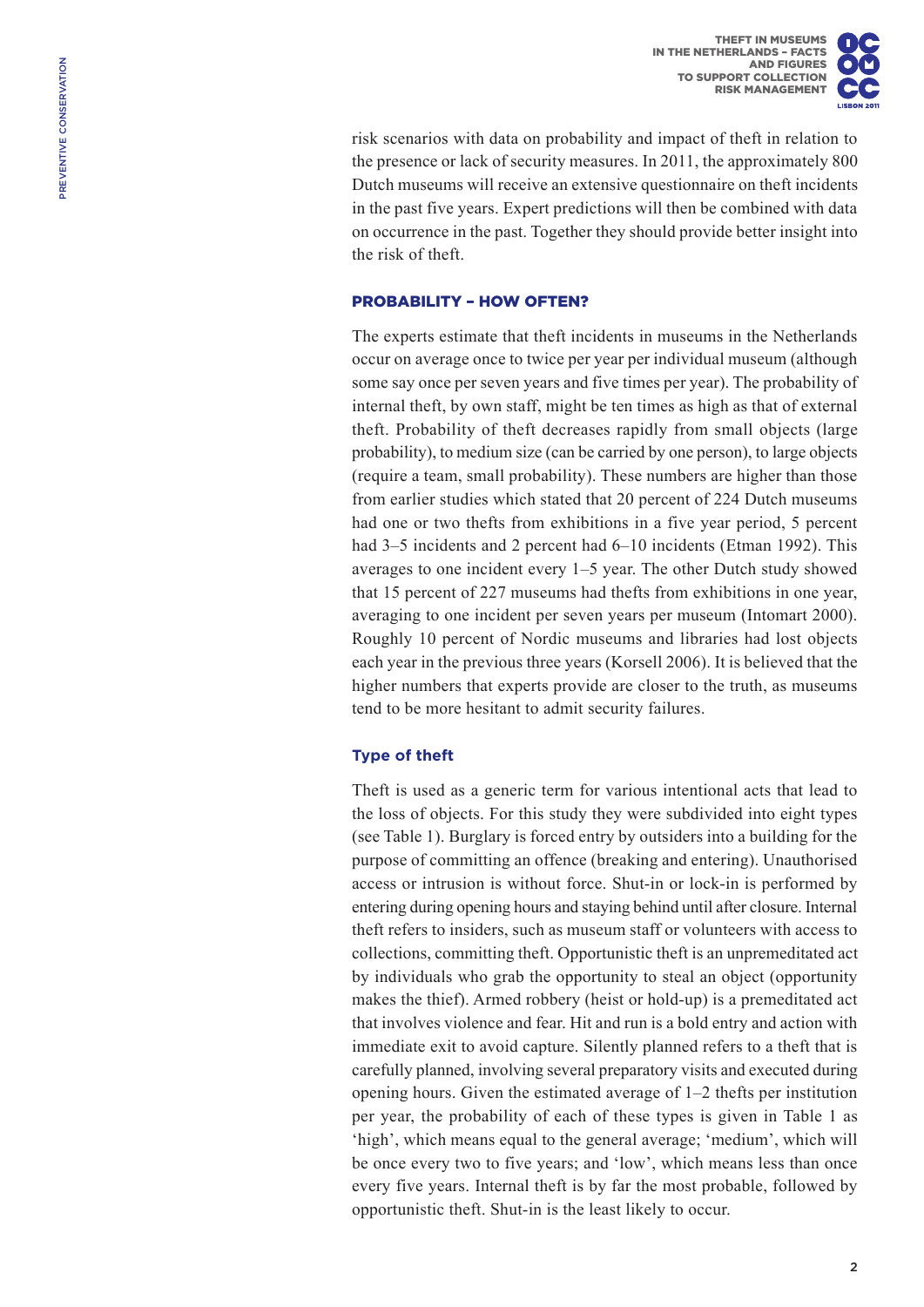# **Types of objects at risk**

Table 2 lists the probability of theft for different object categories. Books and archival material are considered to be highly vulnerable for theft. The main reason is that individuals have easy access to these works in reading rooms. Single pages or images in books or files are not registered and can easily be removed unnoticed. Once removed, they can easily be sold because it is difficult to identify and trace them. Precious materials and coins have a high probability because they can be melted and re-used. However, due to their high monetary value, they are usually protected above average. The Nordic study revealed that mostly historic everyday objects were stolen as they are small, not highly valued and left unguarded, making them an easy prey for opportunistic thieves (Korsell 2006, 68).

The general assumption is that there is a relationship between the value (monetary or cultural) of the object and the likelihood of premeditated theft; the higher the value, the more risk and effort one is willing to take to steal the object. Many experts see a preference for certain types of theft – object category combinations. Table 1 shows which object categories are most at risk for the various types of theft. Only the most mentioned combinations are listed. Opportunistic thieves prefer to take 'nice to haves' like small historic objects, books and archival materials. Focused and planned thefts are aimed at objects with high financial value.

# **Location**

For the relationship between type of theft and location, the experts had to indicate which combination they thought to be the most likely. The locations to choose from were exhibition space, storage space, public area with collection, conservation/office/laboratory, during transport, and loading dock. Table 1 lists the most mentioned combinations.

The most likely combinations are internal theft from storage, where staff can operate unnoticed, and armed robbery during transport, when there are relatively few people on the scene. Burglary in exhibitions also scores high. Opportunistic theft of collection objects in public areas is expected, as these are often outside the secured area.

# **Time of day**

Most experts generally estimate a higher probability of theft during weekends, when there is few qualified and responsible staff present whilst the number of visitors is large. Also at the moment of opening or closing the museum, when there are few visitors, staff is occupied elsewhere, there might be less supervision and some of the alarms may either not yet be engaged or may already be disengaged. Other moments of increased risk are during the mounting and dismounting of exhibitions and during the shift change of security officers. At that moment, staff may be taken hostage to gain access to the building. The Nordic study revealed that 64 percent of objects disappear at night against 29 percent during the day (Korsell 2006, 81).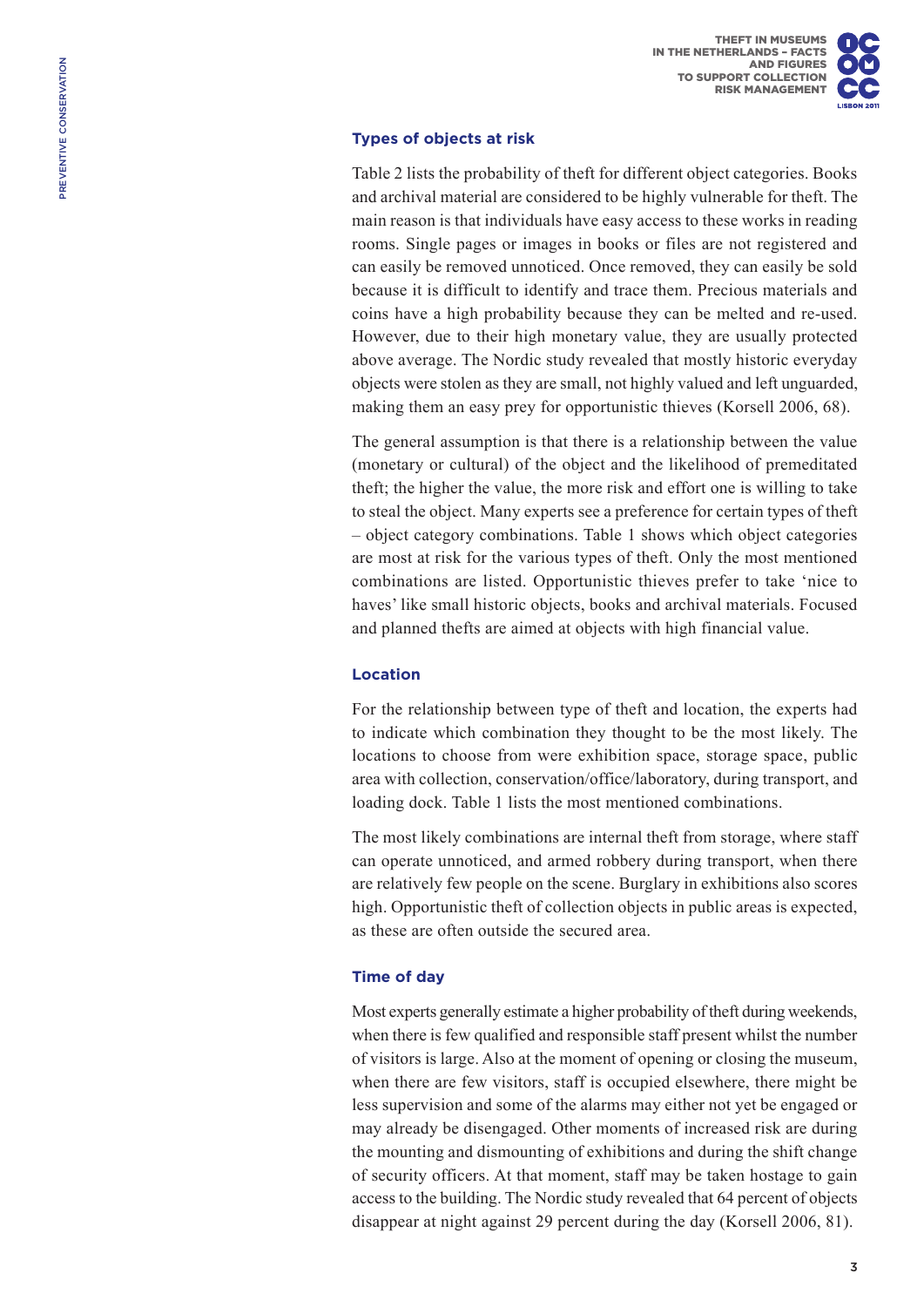### **Table 1**

Probability of museum theft according to type of theft, objects stolen, location of theft, motive and time of day

| Type of theft        | Probability | <b>Stolen objects</b> | Location        | <b>Motive</b>    | Time of day              |
|----------------------|-------------|-----------------------|-----------------|------------------|--------------------------|
| 1. Burglary          | medium      | Paint old (4)         | Exhibition (6)  | Ransom (6)       | weekend night (5)        |
|                      |             | Precious mat (2)      | Storage (3)     | Sale (3)         | week night (4)           |
|                      |             | Weapons (2)           | Public area (3) | Collector (3)    | day after hours (3)      |
| 2. Unauthorised      | low         | Paint old (1)         | Exhibition (5)  | Ransom (2)       | weekend closing time (3) |
| access               |             | Precious mat (1)      | Public area (5) | Collector (2)    | week closing time (3)    |
|                      |             | Weapons, coins (1)    | Offices (3)     |                  |                          |
| 3. Shut in           | low         | Paint old (1)         | Exhibition (3)  | Ransom (1)       | weekend closing time (3) |
|                      |             | Precious mat (1)      | Storage (2)     | Collector (1)    | week closing time (3)    |
|                      |             | Weapons, coins (1)    |                 |                  |                          |
| 4. Internal theft    | high        | Book/archive (4)      | Storage (8)     | Own interest (4) | week closing time (2)    |
|                      |             | WOP(3)                | Offices (3)     | Sale (2)         | week open (1)            |
|                      |             | Coins $(2)$           |                 |                  |                          |
| 5. Opportunistic     | medium      | Book/archive (3)      | Public area (5) | Own interest (2) | day open (5)             |
|                      |             | Hist object (3)       | Exhibition (3)  | Souvenir (2)     | closing time (2)         |
|                      |             | Coins, Archaeo (2)    |                 |                  |                          |
| 6. Armed robbery     | low         | Paint old (3)         | Transport (8)   | Ransom (4)       | weekend opening time (4) |
|                      |             | Precious mat (3)      | Loading bay (4) | Sale (3)         | week closing time (4)    |
|                      |             | Paint modern (2)      | Public area (2) | Collector (2)    | week opening time (3)    |
| 7. Hit and run       | low         | Precious mat (4)      | Exhibitions (4) | Ransom (1)       | day open (3)             |
|                      |             | Paint old (1)         | Transport (2)   | Sale (1)         | weekend opening time (2) |
|                      |             | Weapons, coins (1)    | Loading (2)     | Own interest (1) | week opening time (2)    |
| 8. Silently, planned | medium      | Paint modern (3)      | Exhibitions (5) | Ransom (2)       | weekend day (2)          |
| and prepared         |             | Precious mat (2)      | Public area (3) | Sale $(2)$       |                          |
|                      |             | Book/archive (2)      |                 | Own interest (2) |                          |

High= equal to or above the general average of 1-2 incidents per museum per year; Medium= once every 2-5 years; Low= less than once every 5 years

Numbers in brackets refer to number of experts that give the option a high probability

Table 1 lists the most mentioned type of theft/time of day combinations. Burglary is expected to take place mainly at night, during weekends and to a lesser extent on week nights. Burglars usually observe external conditions such as traffic, crowd, police surveillance, and escape routes. Opportunistic theft has a higher probability during opening hours, armed robbery during opening hours in weekends and at closing time during the week, when there are few visitors.

## **Motive**

The Nordic study gives three main motives for theft: financial (sell, blackmail, collect, invest), status-seeking (souvenir hunting, collections, psychological), and political (blackmail) (Korsell 2006, 28). The experts see a relationship between the type of object stolen and the motive. Paintings have a high probability of being stolen for ransom. Famous artworks are difficult to sell, yet have a high financial, cultural and thus insurance value. Precious materials are mainly stolen for sales and profit. It is easier to melt or re-use them, which makes them difficult to trace and identify. Sculptures can be stolen for their bronze when the copper price is high.

Table 1 lists the most mentioned type of theft/motive combinations. Internal theft is often committed for the individual's own interest. Large or planned operations usually involve bigger and highly valuable objects where the loot covers the risk of being caught. Burglary, unauthorized entry and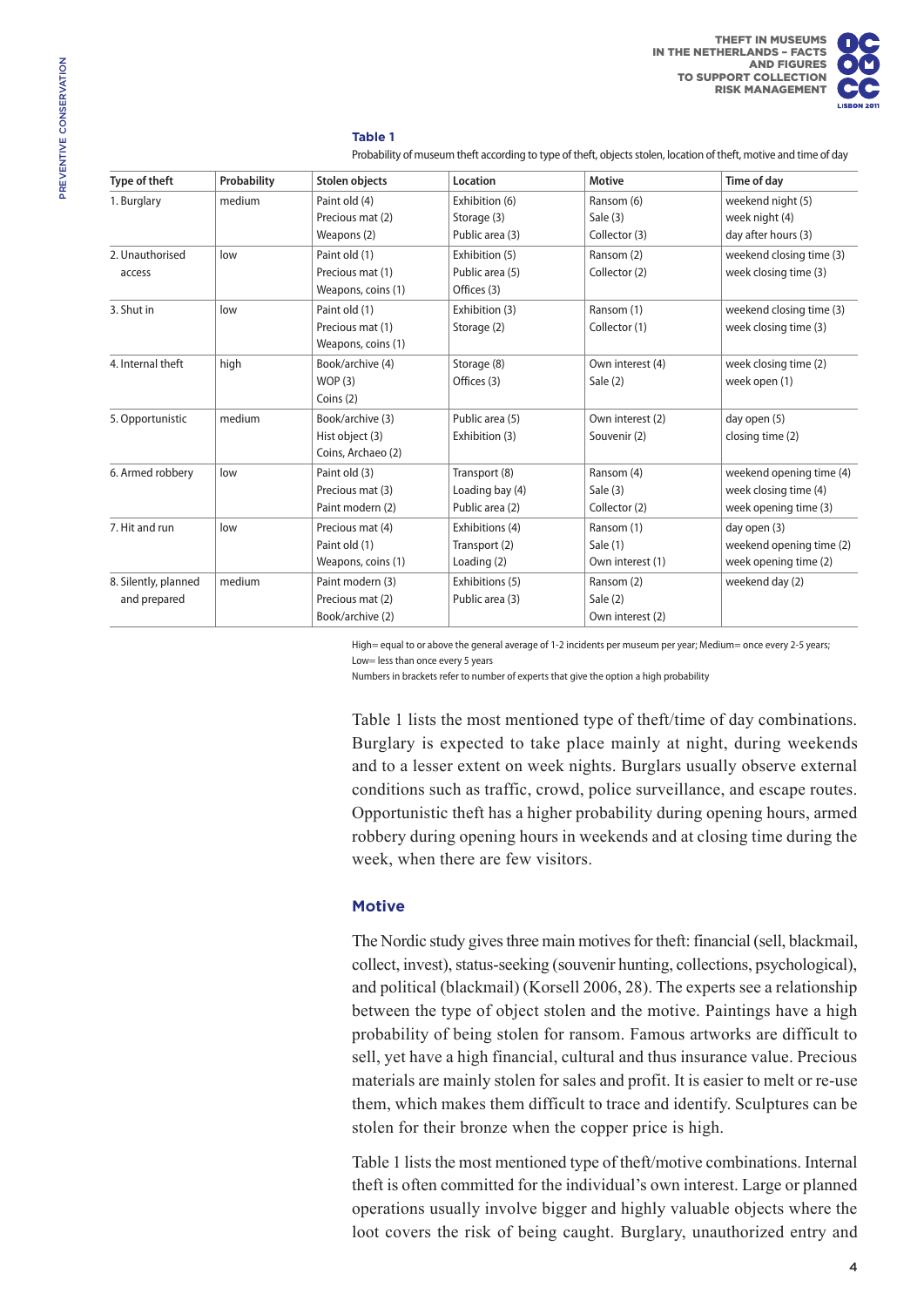shut-in are often committed in assignment from collectors or for ransom. Political motives usually lead to vandalism rather than theft.

## Impact – how bad?

When asked for the effect of theft in terms of number of objects stolen, disregarding the financial or cultural value, the experts estimated on average 2–3 objects per incident. Burglary has the largest loss of objects per incident, averaging 4–5, and opportunistic theft the smallest, only one at the time. There is again a difference between internal theft, where on average 3–4 objects may disappear, and external theft with an average of 2–3 object per theft. Moreover, if internal theft stays unnoticed, numbers can accumulate over the years to reach hundreds. Especially books, pages from books, archival material, and works on paper are vulnerable to this type of theft.

The Dutch study amongst museums in 2000 revealed an average loss of 3–4 objects per museum per year (Intomart 2000). Most of these had hardly any monetary value, 16 percent had a value less than  $\epsilon$ 2500 and only 10 percent had a value of more than  $\epsilon$ 5000.

The worst case impact of theft is removal of the object, thus a total loss for the museum. When the chain of detection-alarm-response is faster than the thieves can act, they may damage objects in a hasty attempt to take them away. In the best case, the thieves are caught before loss or damage occurs. Still, in case of theft, the objects are not lost in absolute terms. They are transferred to a different caretaker who has an interest in keeping its value (monetary and cultural) and condition as high or good as possible. If not recovered within a reasonable time span, chances are that the objects will surface after a few decades or generations.

## **RECOVERY**

The probability of recovery of stolen objects is generally estimated moderate by the experts. The term of limitation for art theft in The Netherlands is 20 years. After this period, thieves become legal owners of stolen objects, which means they may then emerge on the market.

There are several ways to increase the probability of recovery: report stolen or missing objects to authorities, register lost objects at an international database for stolen or missing art like the Art Loss Register (ALR), and make the incident public in the media. The experts consider a combination of these four measures the most effective to recover lost objects. Insured objects have a higher probability of recovery as insurance companies sometimes offer rewards for information leading to the thief or the stolen objects. Criminals sometimes demand ransom for the stolen objects. In both cases, insurance companies may attempt to retrieve the objects instead of paying out the reimbursement. However, paying the ransom or tip-off money means that theft is profitable, which encourages this criminal practice.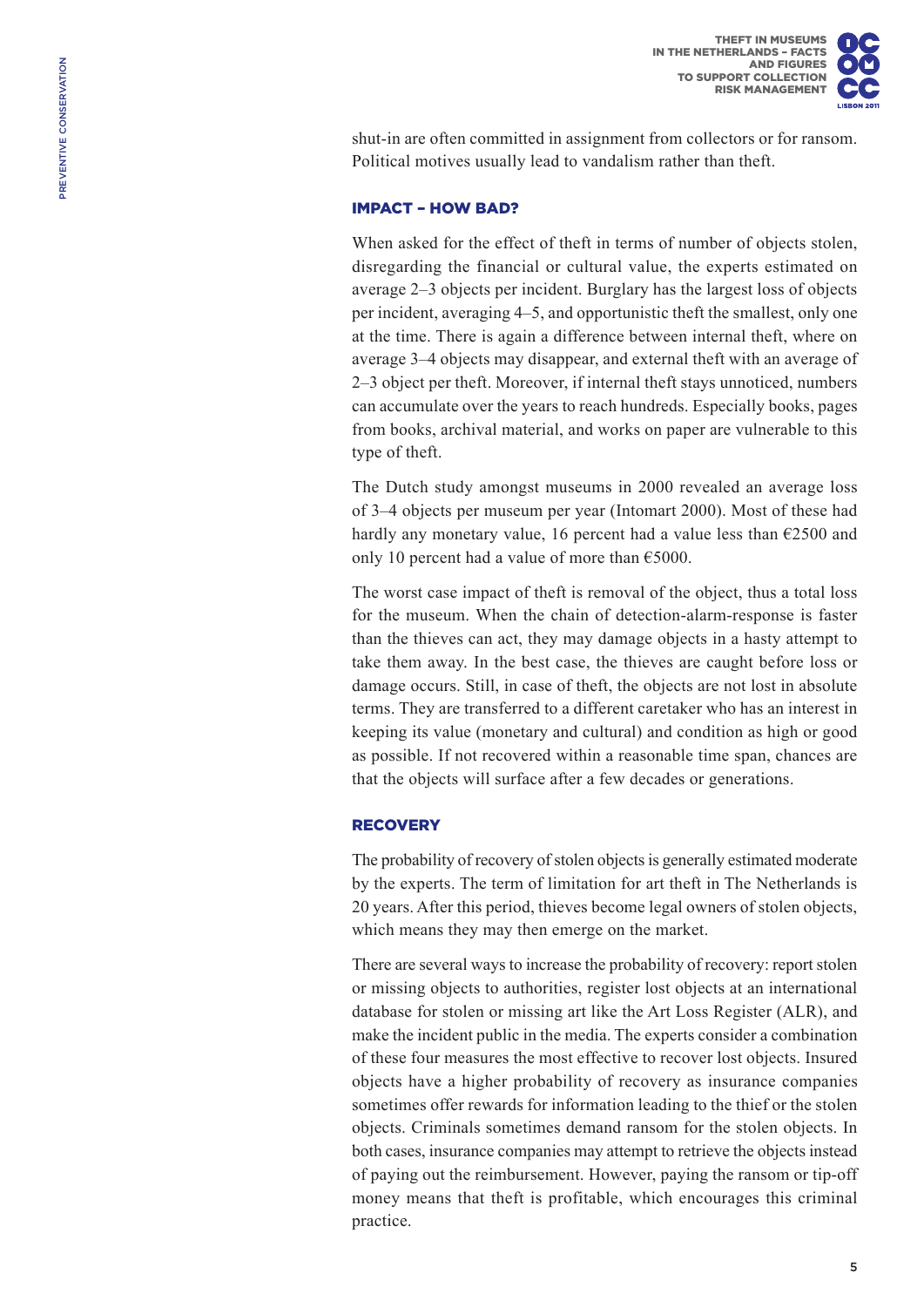International status, media coverage and registration in databases increase the probability of recovery for all object categories. Professional criminals are less sensitive to all this attention than opportunistic thieves; yet, the better known the object, the harder it is to sell. Object registration beforehand (at least object identification and high quality photos), including if possible specific identifiable characteristics to the description, is of great importance. When this information is at hand, police, as well as the Art Loss Register, for instance, can act immediately. Another way to increase recovery is stricter control over the arts trade. Objects that are fragile or in bad condition have a low probability of recovery.

Expert opinion is that the recovery of old master's paintings and works on paper is much higher than books and archival material because of their relatively good registration and documentation, whereas single pages and records are not described individually and difficult to trace. Although precious materials are well registered, their recovery is rather low because of the possibility to reshape them into unrecognisable objects; they are then easy to put on the market, which is exactly the reason why they are stolen in the first place. Weapons are often kept in private collections and are not immediately connected with museum theft when offered for sale.

Most experts see a relationship between probability of recovery and type of theft through related object categories. Table 2 lists the estimated recoverability. Burglary often concerns objects with high financial or cultural value. Consequently, the incident will usually receive media attention. There will be a police investigation and the stolen objects will be entered into a database. All of this results in a higher probability of recovery. Opportunistic thieves may get a bad conscience and return the stolen object. In case of internal theft, there is an increased probability of recovery as long as the object(s) are not sold, as the number of suspects is limited. On the other hand, both internal and opportunistic thieves may destroy stolen objects when the pressure gets too high instead of returning them. Coincidence, a perpetrator's desperate need for money,

#### **Table 2**

Types of objects, their probability for theft and the recoverability after theft

| <b>Types of objects</b>                               | Probability   | Probability    |  |
|-------------------------------------------------------|---------------|----------------|--|
|                                                       | of theft      | of recovery    |  |
| Books and archival material                           | high          | very low       |  |
| Precious materials (precious metals, gems, jewellery) | high          | very low - low |  |
| Works on paper(prints, drawings)                      | medium - high | low – medium   |  |
| Coins                                                 | medium - high | very low - low |  |
| Paintings modern                                      | medium - high | medium - high  |  |
| Paintings old                                         | low – medium  | high           |  |
| Archaeological objects                                | low – medium  | very low       |  |
| Weapons                                               | low – medium  | low            |  |
| Historic objects                                      | low           | low            |  |
| Sculpture                                             | low           | low – medium   |  |
| Furniture                                             | very low      | low            |  |

High = equal to or more than the general average of once per museum per year; Medium = once every 2-5 years; Low = less than once every 5 years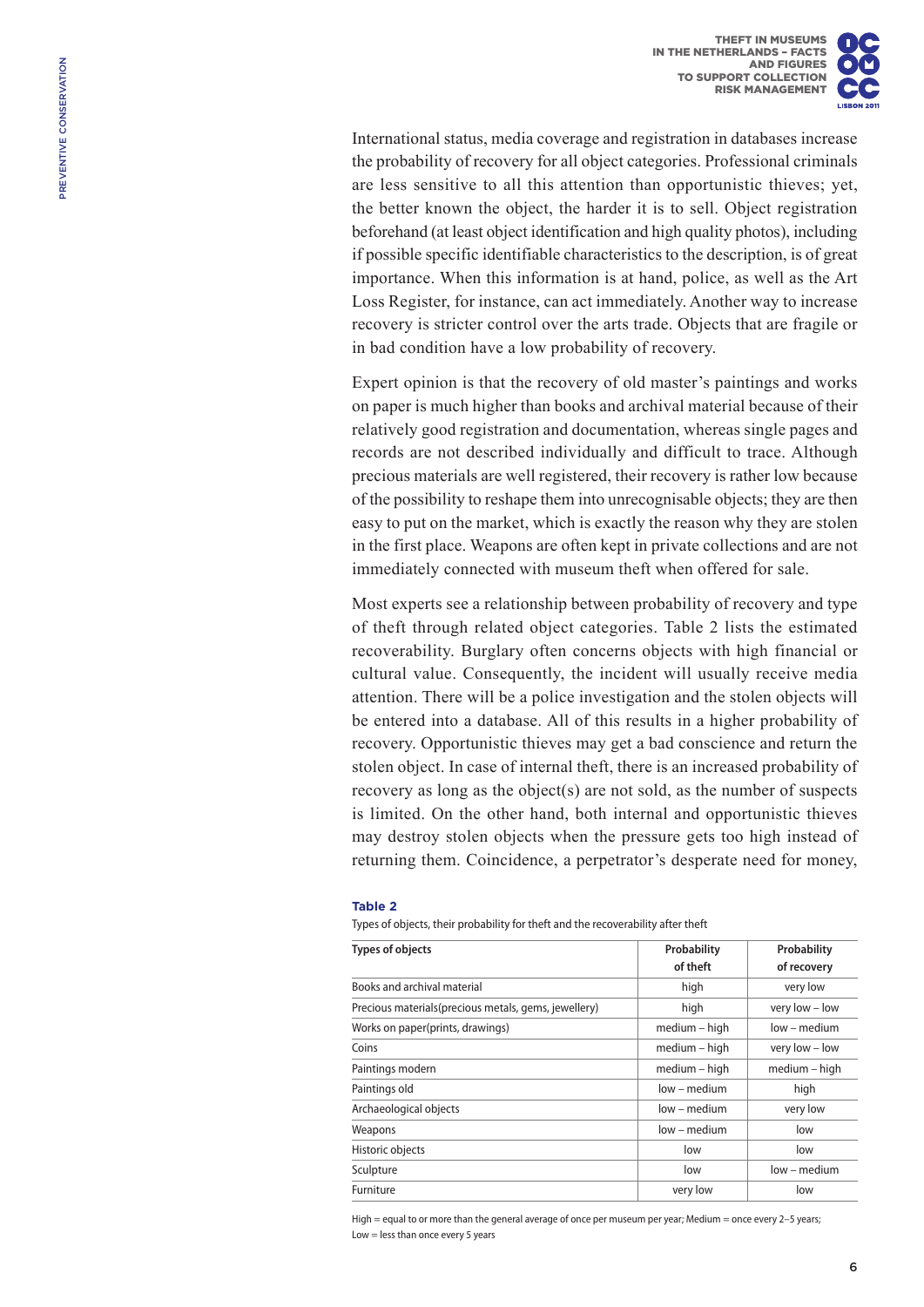and an incorrectly estimated market for the stolen objects also increase recoverability. Yet these factors are beyond the influence of museums.

## Risk reduction

Security measures can be implemented at organizational levels, as well as building and electronic levels (in Dutch the so-called OBE levels). Organizational measures are considered to be the most effective both for reducing probability and impact. Yet the experts seem to agree that probability can be reduced significantly, but impact only to a limited extent. For an overview of the various measures, their estimated reduction of probability and impact, and effectiveness against certain types of theft, see Table 3.

#### **Table 3**

Security measures, their effectiveness on reducing probability and impact of theft and type of theft for which they are especially effective

| <b>Implementation level</b>                          | Reduction   | Reduction   | <b>Effective</b>    |
|------------------------------------------------------|-------------|-------------|---------------------|
|                                                      | probability | impact      | against             |
| Organisation(O)                                      | large       | significant | all                 |
| Staff procedures, screening                          | $^{+}$      |             | $\overline{4}$      |
| Integrity policy                                     | $^{+}$      |             | 4                   |
| Institution of criminal proceedings                  | $^{+}$      |             | 4                   |
| Supervision of staff                                 | significant | significant | 4                   |
| Bag checks, interrogate                              |             |             | 4, 6, 7             |
| Awareness                                            | $+$         |             | 4, 6, 7, 8          |
| Training(recognition suspicious behaviour, response) | $+$         | $^{+}$      | 6, 7, 8             |
| Professional security                                | large       | $^{+}$      | 6, 7, 8             |
| Daily briefings                                      |             |             | 8                   |
| Co-operation collections and security                | $+$         |             |                     |
| Integrate security in exhibition planning            | large       | large       |                     |
| Controlled access of all areas                       |             | $^{+}$      | 2, 3, 4             |
| Guards for exhibits and tours                        |             | $^{+}$      | 2, 3, 5, 6, 7, 8    |
| Supervision of transport                             | $^{+}$      | $^{+}$      | 6                   |
| Closing round                                        |             |             | 2, 3                |
| Visibility of monitoring                             | $^{+}$      |             | 2, 5                |
| Collection registration                              | significant | $^{+}$      | 4                   |
| Weighing after use                                   |             |             | 5, 8                |
| Location of objects                                  |             | $^{+}$      | 5, 6, 7             |
| Restrictive routing                                  |             |             | 6, 7                |
| Display replicas                                     |             |             | 1, 2, 3, 5, 6, 7, 8 |
| Procedure for alarm response                         |             |             | 6, 8                |
| Procedures for recovery                              |             |             | 8                   |
| Performing risk assessment                           | $^{+}$      |             |                     |
| Building(B)                                          | significant | limited     |                     |
| Securing/fixing objects                              | $^{+}$      | $^{+}$      | 5, 7                |
| Display cases                                        | $^{+}$      | $^{+}$      | 5, 7                |
| Structural barriers, fence                           | $^{+}$      | $+$         | 1, 2, 6, 7          |
| Compartmenting                                       | $+$         | $+$         |                     |
| Electronic(E)                                        | significant | limited     |                     |
| Building and entry alarm                             |             |             | 1, 2, 3             |
| Electronic object alarm                              | $+$         | $+$         |                     |
| Detection gate                                       |             |             | 6, 7                |
| Cameras and footage                                  | $^{+}$      |             | 7,8                 |
| GPS, RFID                                            |             |             |                     |
| Integrated OBE approach                              | $++$        | $^{++}$     |                     |
| <b>Overall</b>                                       | large       | limited     |                     |

Numbers for effective against refer to type of theft in Table 1

+ mentioned by experts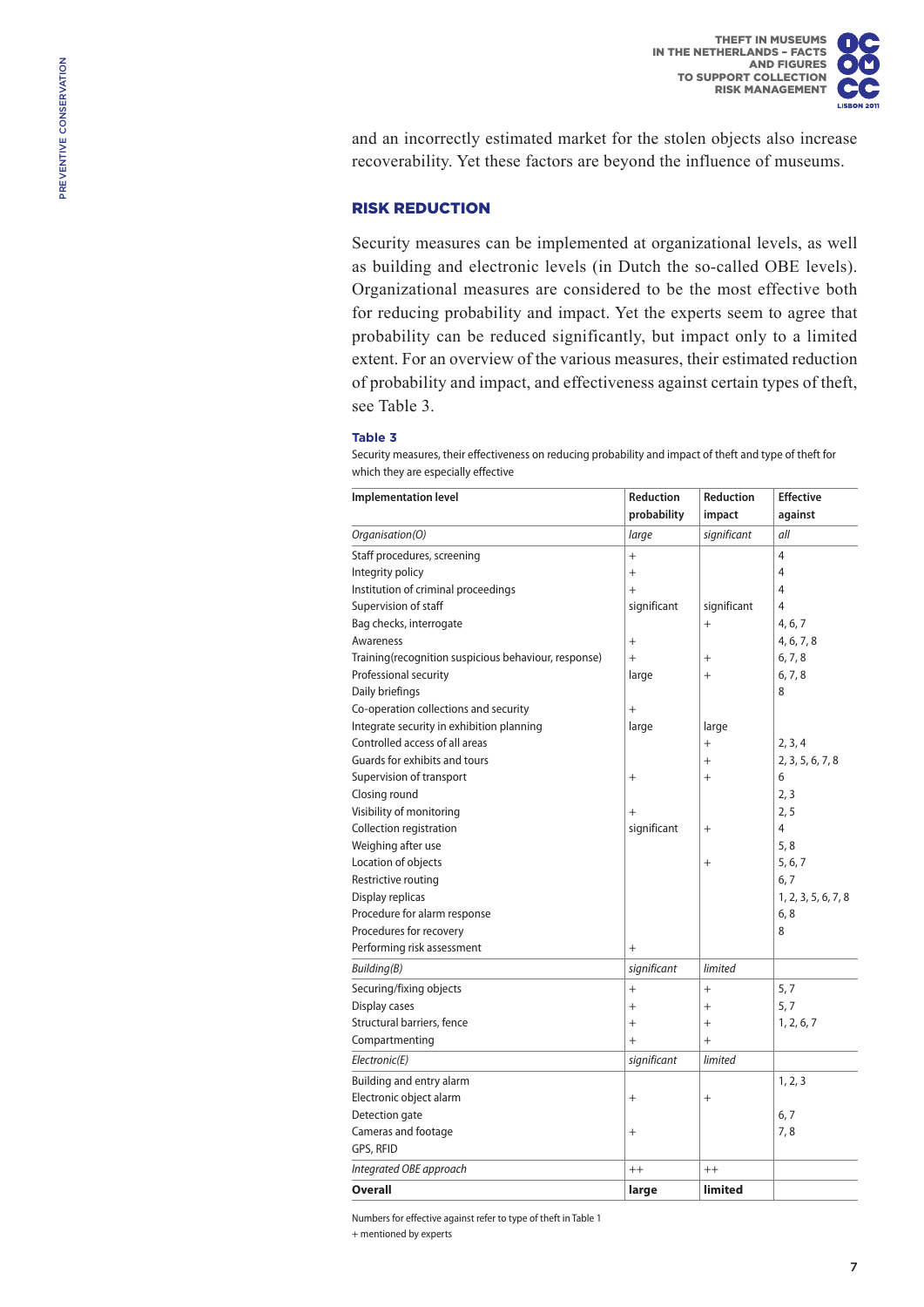Some measures are better suited for particular types of objects than others. Fixing to wall or floor is especially effective for paintings, sculpture and archaeological objects, as is electronic motion detection and alarm, which is also mentioned for books and archives. For the latter, weighing before and after use is expected to reduce the probability of removing pages as well as more detailed registration (this goes also for works on paper). Guards during exhibitions and tours are effective for precious materials and archaeological objects. Radio Frequency Identification (RFID) and Global Positioning System (GPS) may be helpful in improving chances of recovery.

With their high probability of being stolen, small objects benefit most from display cases and fixing. Positioning them away from exits, spreading them out so that loss is more rapidly noticed, and creating distance between objects and visitors equally decreases probability. From the various security measures, some can be more effective in preventing certain types of theft than others. Staff procedures like screening, integrity policy, procedures for prosecution, controlled access to areas and bag checks are especially aimed at reducing the probability of internal theft. Training in the recognition of suspicious behaviour and response in case of emergency situations may help reduce planned thefts as perpetrators often visit in advance to study the situation. Display cases, fixing objects and visible security measures will discourage the opportunistic thieve and will delay burglars so that response time may be gained.

# **CONCLUSIONS**

The numbers generated in this study may not suffice for quantitative analysis, but some qualitative conclusions can be drawn.

Averaged opinion of the experts is that a museum in the Netherlands is likely to have one or two theft incidents per year. This seems rather high compared to what reaches media coverage. Yet, only a small percentage of incidents is made public for various reasons. Of the different types, internal theft is the most likely to occur. Per incident only a few objects are lost (3–4), but if unnoticed, numbers can accumulate over the years to reach hundreds. Especially books, pages from books, archival material, and works on paper are vulnerable. Small historic and archaeological objects, books, documents and coins are at high risk for opportunistic theft. However, in the case of opportunistic theft only one object is stolen. Burglary has the largest loss of objects per incident, averaging 4 to 5.

The probability of recovery of stolen objects in general is estimated as moderate. Object registration, reporting losses to authorities, registration in databases, media attention and insurance increases the chance of recovery. The general rule that holds for all object categories is: the better known, the harder to hide or sell, the more chance of recovery.

Fire is a non-discriminating event and risk reduction measures have a general effect so that levels of control relating to probability and impact